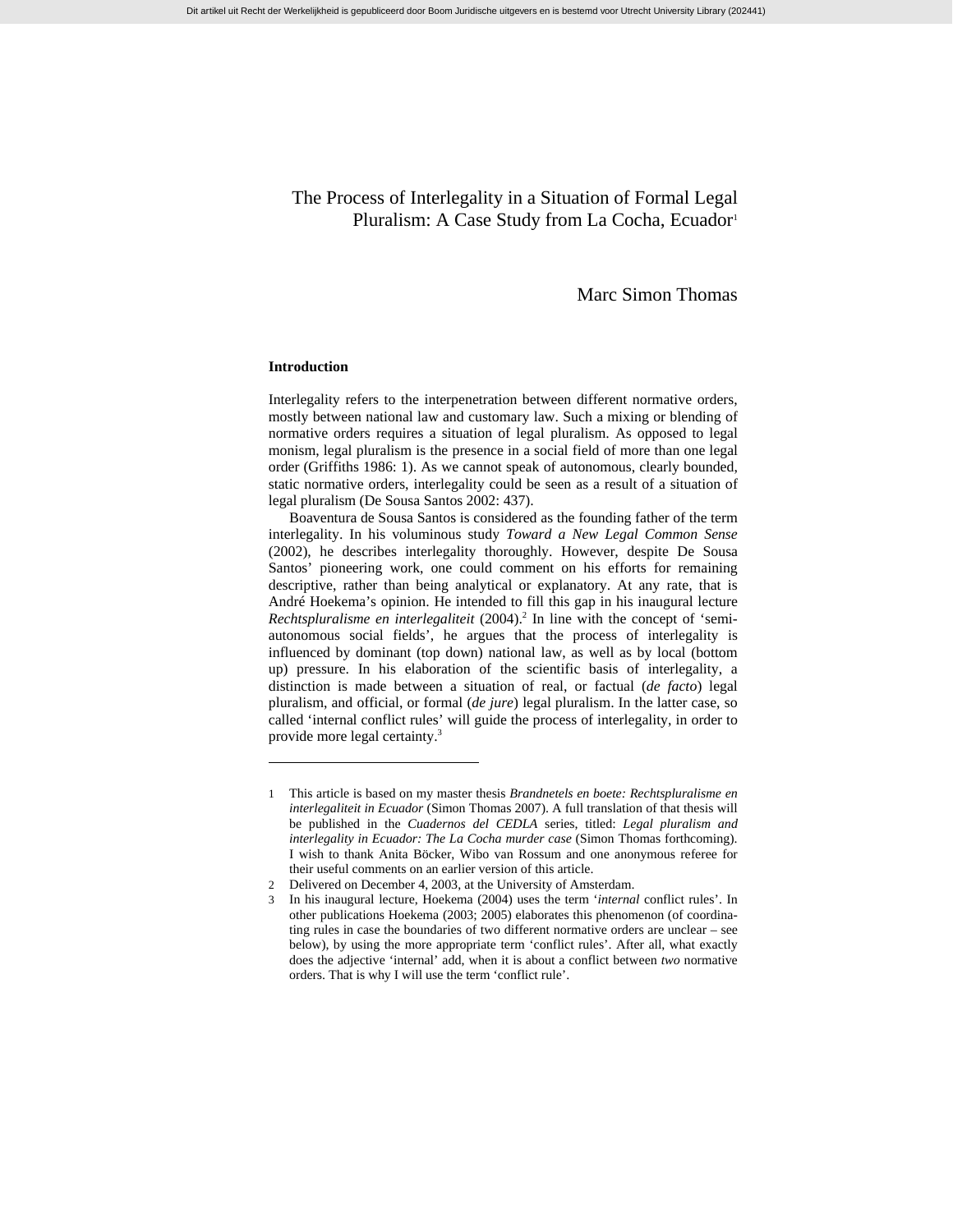With regard to the process of interlegality, Hoekema states (2005: 15) that the conditions for this process change in a situation of formal legal pluralism. Two scenarios can occur: the conflict rules are being applied (I) or they are not (II). He argues that the former scenario (I) has its effects on the process of interlegality, but that in the latter scenario (II) this process remains unchanged in comparison to a situation of real legal pluralism. In this article I argue that a different scenario can occur as well. Based on a case from the indigenous community La Cocha in the Ecuadorian Andes, I will show what happens to the process of interlegality in a situation of formal legal pluralism but *without* escorting conflict rules (III). The case is about a homicide that happened in 2002. In accordance with customary law, local indigenous leaders punished three culprits with a purification ritual of stinging nettle and ice-cold water. However, in second instance, their verdict was overruled by the national judiciary and the culprits were convicted to imprisonment. This case provides a good illustration of Ecuador's contemporary legal state of affairs. Ecuador gave constitutional recognition to indigenous jurisdiction and customary law in 1998. Until today, no further legislation nor jurisprudence has been developed; that is why a conflict between national law and customary law – as the La Cocha murder case illustrates – could occur. Such a period I will call an 'interim'. It will be shown that during this interim in Ecuador – due to the active stand of local indigenous leaders in La Cocha – the process of interlegality changes indeed. Because such an interim and its effects on the process of interlegality are not considered by Hoekema, this could be seen as an adding to his argumentation.

This article is based on data I gathered during the qualitative research for my master thesis (Simon Thomas 2007). The fieldwork took place in Ecuador, from mid-June until mid-August 2007. My major strategy was that of a casestudy. Besides participant observation, I used the techniques of (in)formal conversations and (semi)structured interviews, and I gathered and analyzed written texts, found in libraries, bookshops and archives as well. A dvd copy of a three-minutes commentary on the indigenous lawsuit in La Cocha, that was put at my disposal by the television channel ECUAVISA, provided useful pictures of what actually had happened in 2002.

The outline of this article is straightforward. Starting with a general overview of the theory on legal pluralism and more specifically on interlegality, it zooms in on the contextual relevant setting. The state of affairs of the Ecuadorian situation of formal legal pluralism will be illuminated, after which the case study of the homicide in La Cocha will be used as an example to analyze what happens to the process of interlegality. The last section provides a conclusion.

#### **From Actual to Formal Legal Pluralism**

Since the past decades, legal pluralism has been the main focus of legal anthropology. Earlier legal anthropologists, often working in a colonial situation, were concerned with law, norms, and regulation in 'primitive' society. Working first from a socio-cultural evolutionist perspective followed by a structural-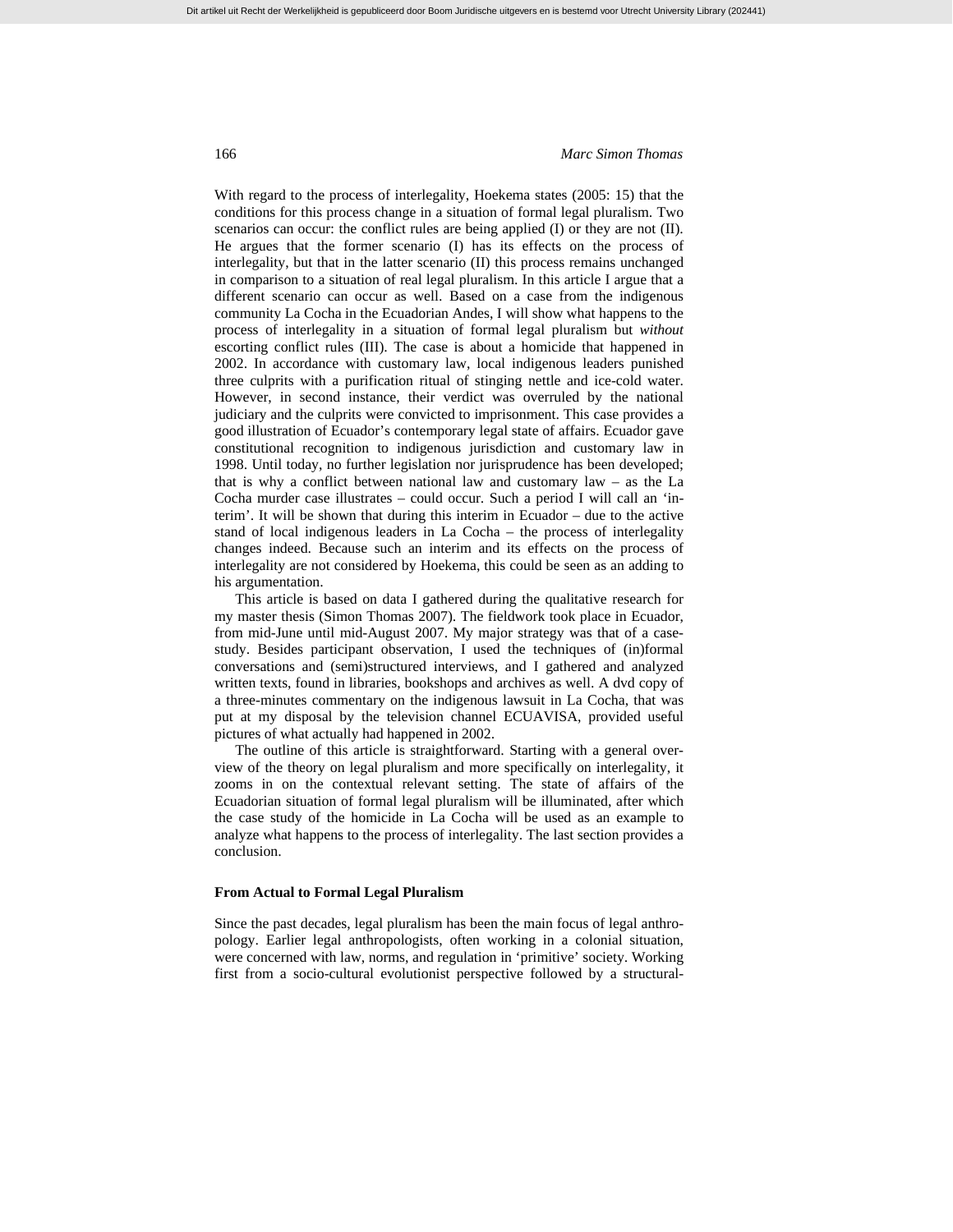l

functionalist perspective, they studied the workings of local village societies as isolated phenomena. From the 1970s onwards, legal anthropologists increasingly came to realize that local law, like other domains of social life, could not be understood outside its wider context, and started focusing on the way sociolegal structures are shaped, mediated through human agency, in relation to each other. Building on the concept of 'semi-autonomous social fields' as developed by Sally Falk Moore (1978), legal anthropologists began to analyze the complex and ambiguous relationship between customary law on the one hand and national law and the wider society on the other.<sup>4</sup> Take for example Starr and Collier (1987, 1989), who stated that other normative orders (non-national law) of semi-autonomous social fields were the outcome of ongoing and often highly unequal struggles and negotiations in relation to more encompassing political structures. So, a general present-day perspective on legal pluralism allows us to speak of coexistence of two or more legal orders in the same social field, which should be understood as a 'plurality of continually evolving and interconnected processes in wider power relations' (Sieder 2002: 185 note 2: 201).

In the colonial and postcolonial era, real or factual (*de facto*) legal pluralism seems to have always been the case (Hoekema 2004: 6-7; Yrigoyen 2000: 197). In the Latin American region for instance, the Spanish Crown introduced its own, written legal system and tolerated customary law to a certain extent. This latitude was restricted after independence, but the use of customary law never totally disappeared. In these periods legal pluralism could be described as a construction in which a dominant legal system offered a limited playing field to an other normative system. This 'classic' vision of legal pluralism, therefore, is considered as an outcome of colonialism (Sieder 1997: 9-10; Sierra and Chenaut 2002: 119-121). According to a 'new' vision of legal pluralism (Merry 1988), law not only served as an instrument for dominance, but it also provided space for resistance. This means that customary law only can be analyzed by acknowledging its social and political context. The fact that customary law, despite severe hindrance, survived over centuries means nothing less than that it did enjoy, and still does, both legitimacy and effectiveness at the level where it operates. As a marker of identity, customary law survived because it shares cultural codes, common norms and values, and recognizes the need to resolve conflicts through negotiation and by reaching common ground. It stresses the reestablishment of harmony and the reintegration of offenders rather than the punitive and retributive spirit of national law (Assies 2000: 9).

This plays a role in postcolonial countries' tendency to formally recognize customary law. As soon as real or factual legal pluralism is being recognized legally, official or formal (*de jure*) legal pluralism comes into being. This for-

<sup>4</sup> Sally Falk Moore argues that a small 'social field' is capable of 'generating rules and customs and symbols internally'. However, in doing so it is 'semi-autonomous': 'it is vulnerable to rules and decisions and other forces emanating form the larger world by which it is surrounded' (Moore 1978: 55). Add to this that the parties concerned in the 'field' hypothetically can mobilize national law, or can threaten to do so. This too has its impact on its internal capacity of making rules.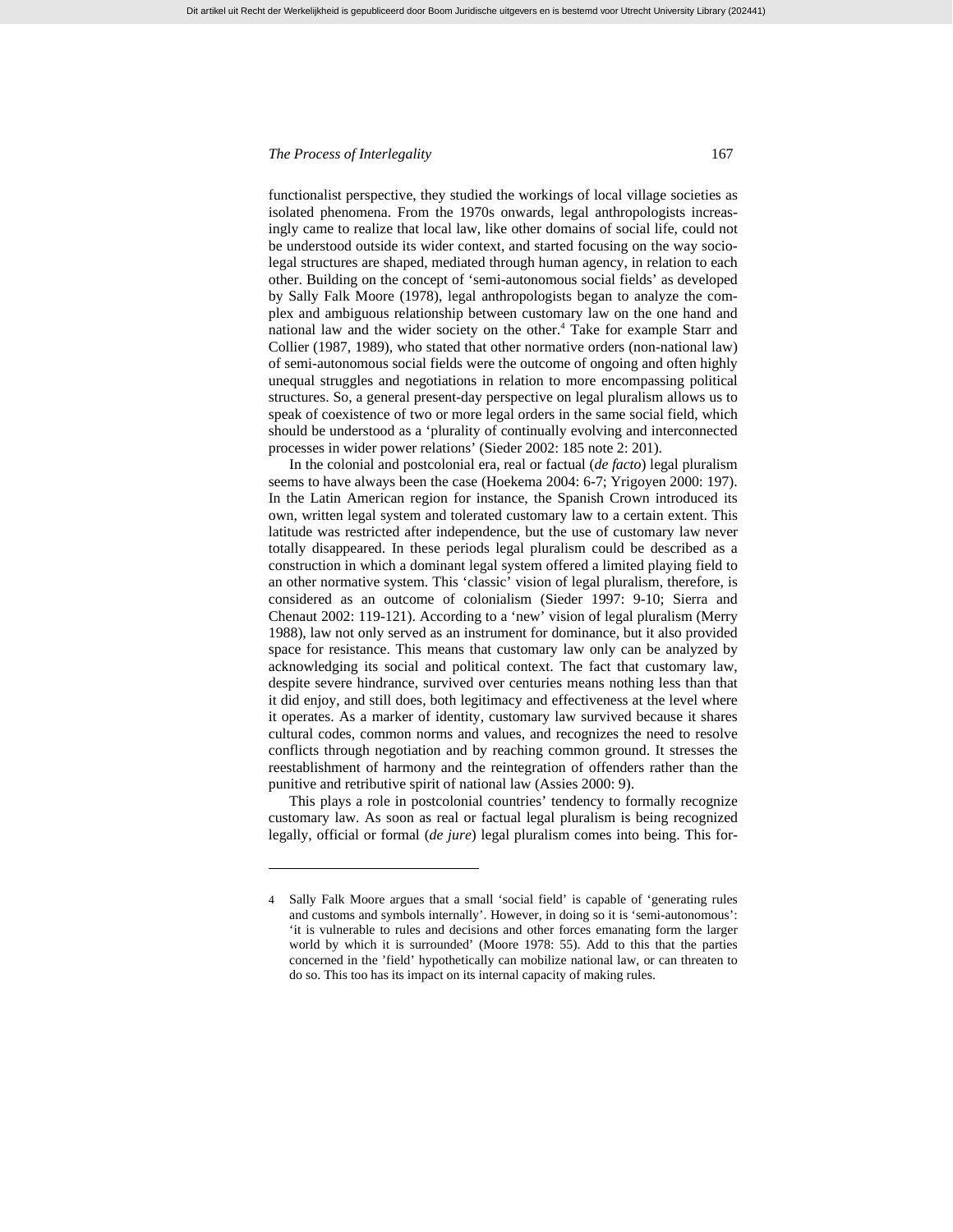malization is usually understood as 'empowerment' of the indigenous peoples. In her article 'Recognising Indigenous Law and the Politics of State Formation in Mesoamerica', Sieder (2002: 199) states that: 'what indigenous people across Latin America claim today is not so much a return to 'traditional law', but rather the redress of historical injustices and the legitimate power to regulate their own affairs'. Hence, a claim for autonomy. Formal recognition can also be seen as a way for the elite to maintain their power and dominance. It is without doubt that any formal recognition of unwritten customary law, which is flexible in nature, will put pressure on some sort of codification (Assies 2001: 94). It is questionable to what extent the indigenous people are able to regulate that process. In line with Charles Hale's argument in his article 'Does multiculturalism menace?' (Hale 2002), a small package of customary norms and practices will be allowed by the state, but the major part will be rejected. That is why formal recognition of customary law bears the danger of enclosing it by national law. However, it is beyond doubt that customary law, whether formally recognized or not, and national law affect each other. This blending of elements of different normative orders is called 'interlegality'.

### **Interlegality According to Hoekema**

According to Hoekema (2004: 23; 2005: 6-7), interlegality refers to the interpenetration between national law and customary law. This often seems to be a one-way penetration only, from the powerful top to the bottom, but the minorities are not just helpless victims. The blending of different views, principles, perceptions, definitions and norms might work the other way around as well; this is what he calls interlegality in reverse. Interlegality leads to a new, hybrid legal order. It is the mixing of foreign elements within the own legal system; a *bricolaje* (do-it-yourself handicraft) as María Teresa Sierra (2004: 34) calls it. This mixing occurs on two levels, it is a mixing in our actions as well as a mixing in our minds (De Sousa Santos 2002: 437). Consequently, interlegality is not just an accumulation of different elements, it rather produces something new. Interlegality can be analyzed in a situation of real legal pluralism, as well as in a situation of formal legal pluralism. As explained before, a situation of formal legal pluralism occurs when national law officially recognizes 'traditional authorities' and their rights to administer justice according to their 'own norms and procedures'. Usually this recognition is done constitutionally, and mostly in rather vague terms that leave space for a broad interpretation. That is why conflict rules – like further legislation or jurisprudence – are needed in order to provide more legal certainty. Interlegality can also be studied as a process (by analyzing *how* the interpenetration takes place) or as the result of that process (by analyzing *what* a normative order looks like at a certain time of its development).<sup>5</sup>

The phenomenon of interlegality, as a blending or cross-pollination of different normative orders is nothing new. On the contrary, in a context in

<sup>5</sup> As its title suggests, this article deals with interlegality as a process.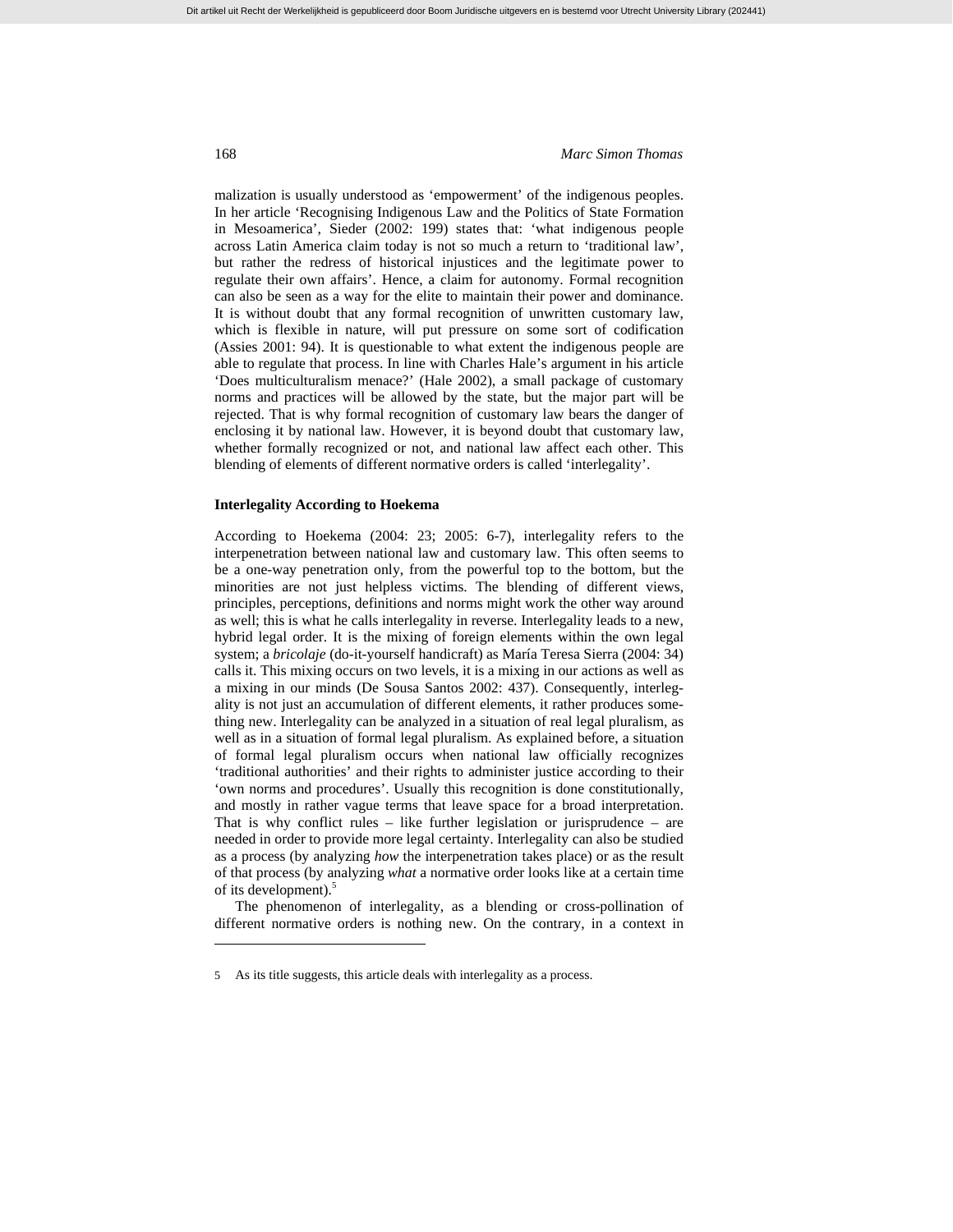l

which different normative orders exist, this is quite normal; after all, one cannot speak of autonomous legal systems. The real question is: how are the lines between two systems drawn? In case of customary law, this is done by the indigenous leaders. They mark the borders between 'us' (our legal system) and 'them' (the other legal system), by which they claim that the newly created system still, or even better, gives voice to their own values. This is an example of 'ethnic reorganization'. 'However, the indigenous leaders are not completely free in doing so. Moore's concept of 'semi-autonomous social fields' has already shown that they have to cope with internal pressure, as well as with external pressure. After all, the indigenous people involved can choose which legal system serves their interests best. This threat of 'forum shopping' forces indigenous leaders to some sort of flexibility (Hoekema 2004: 21-22).'

Formal recognition of customary law, however, does not say anything with regard to practical consequences. The question is how further legislation or jurisprudence develops (Assies 2003: 168), and how this affects the process of interlegality. The final juridical position of customary law is guided by conflict rules. And when it comes to the effects of that positioning, Hoekema (2004: 24- 25) states that it is questionable how these conflict rules – if they are observed – affect the process of interlegality. 'If they are observed' needs some explanation. These conflict rules are mostly vague and thus leave space for interpretation. This could lead to a situation in which conflict rules are not applied (scenario II), and consequently, the process of interlegality remains unchanged in comparison to a situation of real legal pluralism. The opposite situation, when conflict rules are applied (scenario I), leads to one of two possible variants (Hoekema 2004: 25-26). Firstly, it could have a flywheel effect on the process of interlegality (scenario I, variant A). The blending of the two different normative orders becomes more obvious, and it can be expected that local leaders are more able to control that process than before. Secondly, formal legal pluralism in combination with conflict rules could mean a serious threat for the survival of customary law (scenario I, variant B). As an illustration to this threat, I would like to recall Assies' and Hale's earlier mentioned arguments.<sup>6</sup>

Within the scope of this article, two elements in Hoekema's argumentation are of major importance, namely: (1) the conflict rules, and (2) the suggestion that 'the process of interlegality remains unchanged' in case the conflict rules are not applied. To start with the first element, what precisely are conflict rules? Firstly, Hoekema (2004: 24) refers to Anthony Allot's 'internal meta rules'. Allot (1975: 154-156) described the case of an 'internal conflict', by which he meant that given the situation it was unclear which normative order was applicable. For instance, if it was not clear which rules were applicable, or which authority should be consulted. Theoretically, three types of conflicts can be defined: between customary law and national law, between customary law and human rights, and between customary law and public institutions like the

<sup>6</sup> Both variants, the flywheel effect vis-à-vis the threat are almost perfectly illustrated by two examples provided by René Orellana Halkyer's study on the Raqaypampa and the Rinconada in Bolivia (Orellana Halkyer 2004).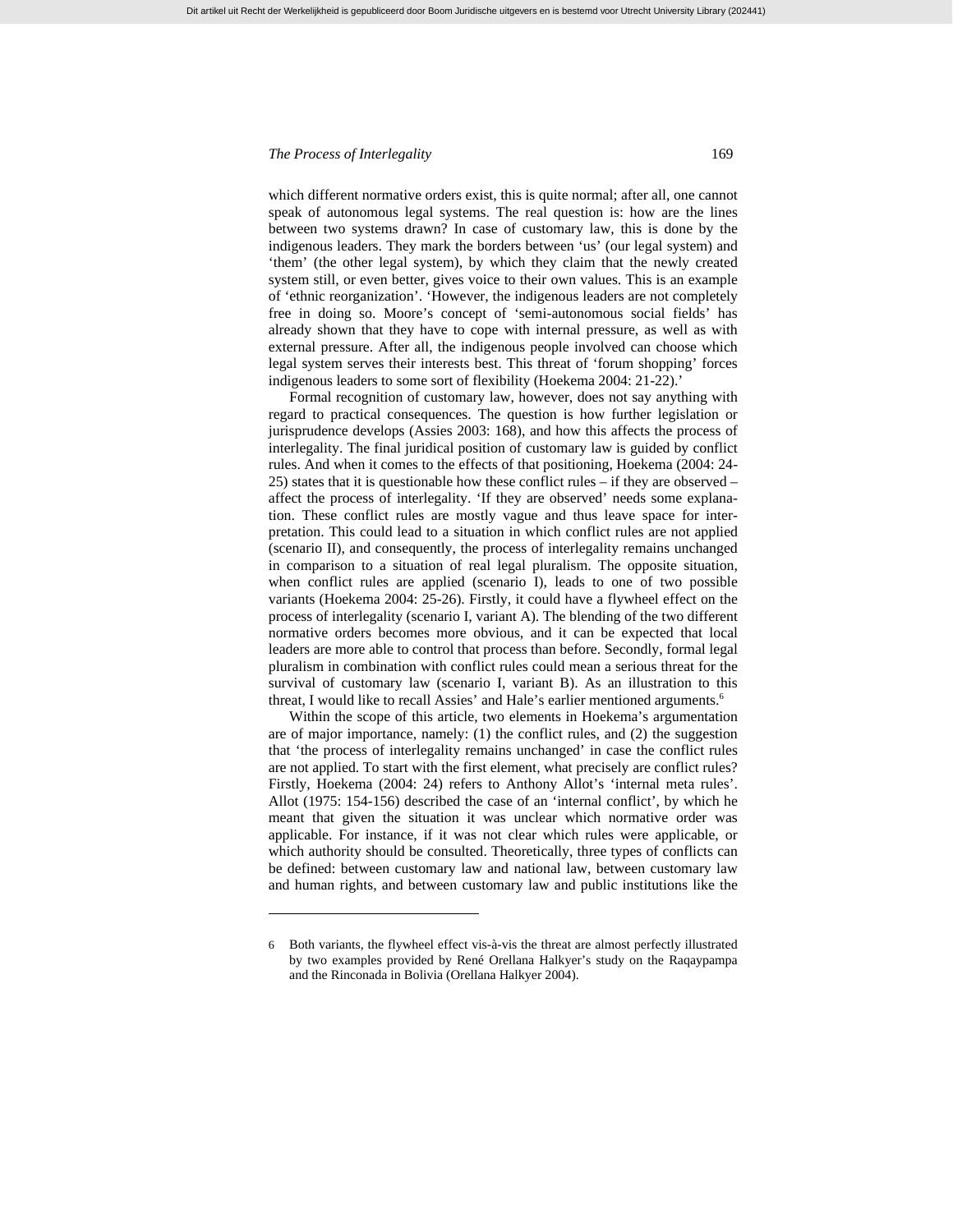police or the Public Ministry. Secondly, Hoekema (2005: 5) uses an analogy from international private rules.<sup>7</sup> Conflict rules provide the boundaries on the official validity of customary law. They are meant to define the scope and limits of indigenous jurisdiction, as well as the procedures to solve conflicts over that jurisdiction (Hoekema 2003: 190). However, I think it is important to emphasize that only when – or even better: as soon as – customary law is recognized officially, the possibility of a conflict between two formally recognized normative orders is created, and conflict rules become relevant.

By using an analogy from formal sources of law, conflict rules could result from jurisprudence,<sup>8</sup> national legislation, international treaties, or public administrative decisions. However, neither legislation, treaties, nor jurisprudence come into existence spontaneously; they have to be made. Lawmaking is the legislature's responsibility, and jurisprudence is developed by the judicature. Practice has shown that it is not only a theoretical hypothesis that political and juridical power holders could frustrate the development of conflict rules. This situation precedes the description of the possible effects conflict rules can have. Hoekema states – although without giving a concrete example – that when conflict rules are not applied (scenario II), 'the process of interlegality remains unchanged' in comparison to a situation of real legal pluralism. *Mutatis mutandis*, one could suggest that the same occurs when conflict rules have never been developed (scenario III). However, the next two sections of this article aim to demonstrate that such is not the case, at least not in Ecuador. As soon as customary law was recognized constitutionally, the effects on the process of interlegality were irreversible. Whether or not conflict rules had been developed did not seem to be of any relevance.

## **Legal Pluralism in Ecuador**

l

From the colonial period on, customary law has coexisted along with national law in Ecuador. This real legal pluralism has been dealt with politically in different ways. During colonialism a segregationist model was used, which was replaced by an assimilationist model, and later by an integrationist model. In all these models, the indigenous people were subordinate to the Spanish and *mestizo* population. It was only until the end of the twentieth century, when led by the indigenous movement  $CONAIE<sup>9</sup>$ , that the first steps towards a situation of formal legal pluralism were made. As soon as customary law was recognized formally, the possibility of a conflict was created. In order to accompany the

<sup>7</sup> Anthony Allot (1975: 154) did the same. In international private law, conflict rules determine which country's law is applicable to specific relations.

<sup>8</sup> Jurisprudence, or case law, has two different meanings. Firstly, it has an abstract, general meaning: a judgement or verdict. Secondly, it has the meaning of formal rules which are established by the outcome of former cases, rather then by legislation. When used in this study, the terms refer to this second meaning.

<sup>9</sup> CONAIE: Consejo de Coordinación de las Nacionalidades Indígenas del Ecuador – the Confederation of Indigenous Nationalities of Ecuador.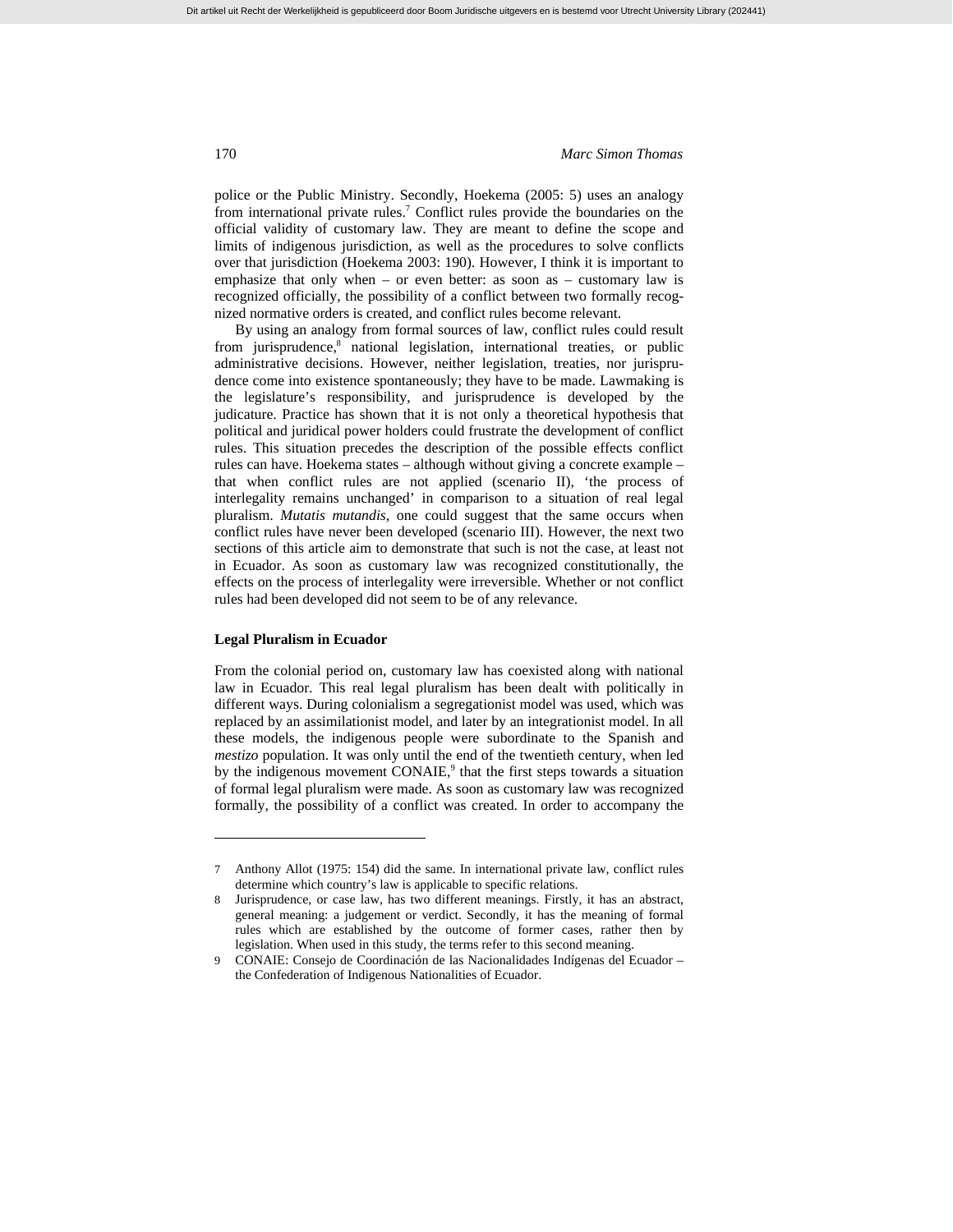l

coexistence of two legal orders, and to deal with such conflicts, conflict rules had to be developed. It will be shown that neither national law, nor jurisprudence have provided such conflict rules in Ecuador so far.

Dit artikel uit Recht der Werkelijkheid is gepubliceerd door Boom Juridische uitgevers en is bestemd voor Utrecht University Library (202441)

At the time the Spanish Crown colonized Latin America, it introduced Spanish law straightaway. However, customary law kept on in practice. The Spanish Crown introduced special legislation that separated the indigenous people – '*indios*' as they were called – legally as well as administratively from the Spanish people. These legally separated worlds were called *Repúblicas*. In fact two classes – following the European medieval class-ridden society – were designed: *República de Españoles* (Spanish class) and the *República de Indios*  (Indian class). It should be kept in mind that this was just a legal divide, not an ethnical one. Anyone who lived in this legally and administratively separated latter *República* was considered an 'indio'; it did not matter if he or she was *mestizo* or even if he or she was of Spanish descent. Within the *República de Indios*, some local cases of conflict management were left in the care of the *indios*, other cases had to be handed over to the Spanish authorities. The recognition of customary law was limited to a sphere that did not contradict the 'divine and human law' and did not affect the official religion or the colonial economic and political order either (Ouweneel and Hoekstra 1993: 112; Yrigoyen 2000: 204).<sup>10</sup>

This segregationist model was replaced by an assimilationist model from 1830 on, when the new independent Republic of Ecuador aimed at formally sweeping away the 'indigenous world'. Customary law became illegal because the state strongly supported legal monism. In this model the state represents 'one sole nation', meaning one people, one culture, and one normative system (Yrigoyen 2000: 206-207). However, customary law continued to be practised, so the situation of real legal pluralism kept on existing. Partly, this was the result of a weak state control, especially in remote areas, and partly this was because Indians still felt being marginalized. From that point of view, the use of customary law can be understood as a counter-hegemonic strategy, used to protect their limited and conditional autonomy (Merry 1988: 878; Sieder 1998: 105; Yrigoyen 2000: 204). From the decade of the 1920s, the integrationist model came into fashion. Because of strong demands for land and other claims, in combination with the emergence of the leftist, intellectual *indigenista* movement, politics became aware of, and became interested in, 'indigenous issues'. This all led to legal land reforms aimed at supporting communal land tenure, $<sup>11</sup>$  and to some legal liberalizations, concerning 'traditional' clothing and</sup>

<sup>10</sup> At the same time, the indigenous people could make use of the formal legislation. Spanish colonialism, which was characterised by a strong juridical formalism, assigned all inhabitants certain privileges. This formalistic view allowed indigenous people to use Spanish legislation in cases of disputes or conflicts just like anyone else, and so they did as the occasion arose (Baud 1993: 190). Even then, the possibility of 'forum shopping' existed.

<sup>11</sup> The 1937 *Ley de Comunidades Indígenas y Montuvias* (usually abbreviated in *Ley de Comunas*) increased possibilities for (indigenous) communal land tenure. Land reforms of 1964 and 1973 enhanced this (Becker 1999; Yashar 2005: 85-151).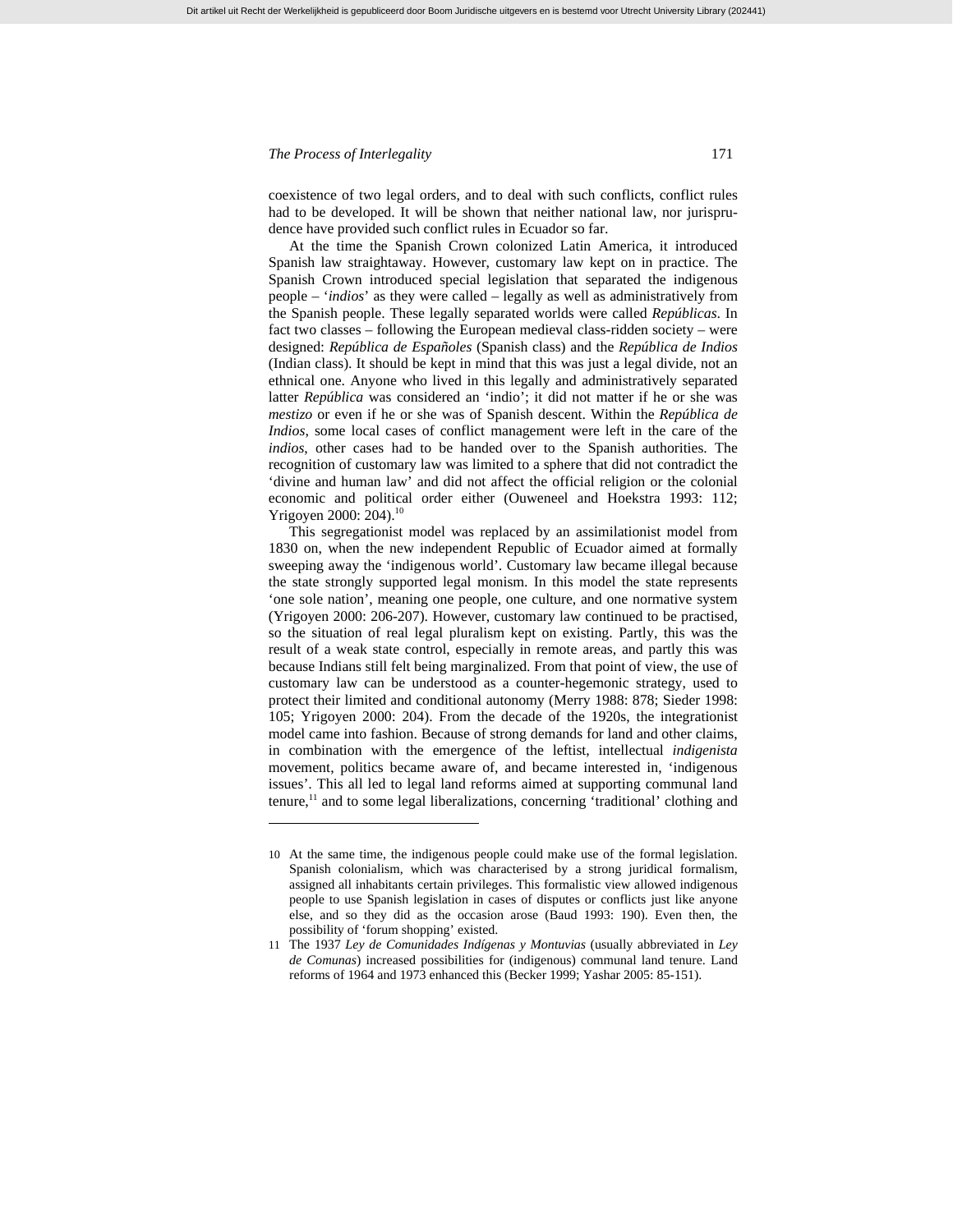language. The land reforms also created a space in which indigenous communities could secure more local autonomy to sustain and strengthen customary law (Lyons 2001: 24; Yashar 2005: 95). Still, the integrationist model supported juridical monism, thus limiting the recognition of legal pluralism (Yrigoyen 2000: 208).

From a situation of real legal pluralism, the country legally transformed into a situation of formal legal pluralism mainly because of the involvement of the indigenous movement CONAIE. With the emergence of the CONAIE, $^{12}$  the indigenous struggle for equal rights really began. Despite political promises, still at the end of the 1980s practically nothing had changed. As a result, the CONAIE decided to stage serious protests. What began with hunger strikes and peaceful protest marches, culminated in June 1990 in a *Levantamiento Nacional Indígena* (Indian Uprising), with a ten days' violation of public order, the occupation of churches, and strategic roadblocks, and led in April 1992 – during the year of celebrations of 500 years 'discovery' of the continent by Columbus – to a two-week protest march of thousands of indigenous activists, both from the Amazon and from the highlands, to the country's capital Quito. In 1996 the CONAIE entered electoral politics, $13$  and this resulted in May 1998 in a new Constitution, in which, among other things, customary law formally was recognized.

Almost at the same time, in April 1998, Ecuador ratified the ILO Convention 169.14 The ILO Convention 169 is an important international declaration concerning indigenous peoples rights, because for a long time this was the only statutory document concerning the rights of indigenous peoples (with the tell-tale final 's') The convention states that rights for the indigenous peoples to land and natural resources are recognized as central for their material and cultural survival. In addition, indigenous peoples should be entitled to exercise control over, and manage their own institutions, ways of life and economic development in order to maintain and develop their identities, languages and religions, within the framework of the states in which they live. It obliges states to respect customary law as long as it does not contradict human rights. In practice, most states add to this that customary law should not contradict with national law.

Developments in Ecuador do not stand alone. Over the past two decades or so new constitutions have been proclaimed, and the ILO Convention 169 has

<sup>12</sup> This national indigenous movement was founded in 1986, but has its origin in significant regional federations: the ECUARUNARI (Ecuador Runacunapac Riccharimui; Confederación de los Pueblos de Nacionalidad Kichwa del Ecuador – 'awakening of the Ecuadorian Indian'; Confederation of the People of the Quichua Nationality) of the Andes, and the CONFENAIE (Confederación de Nacionalidades Indígenas de la Amazonia Ecuatoriana – Confederation of Indigenous Nationalities of the Ecuadorian Amazon) of the Amazon.

<sup>13</sup> CONAIE formed part of a national coalition, the MUPP-NP (Movimiento de Unidad Plurinacional Pachakutik Nuevo País – Pachakutik Party).

<sup>14</sup> ILO Convention 169: the International Labour Organization's (ILO) Indigenous and Tribal Peoples Convention (No. 169 of 1989).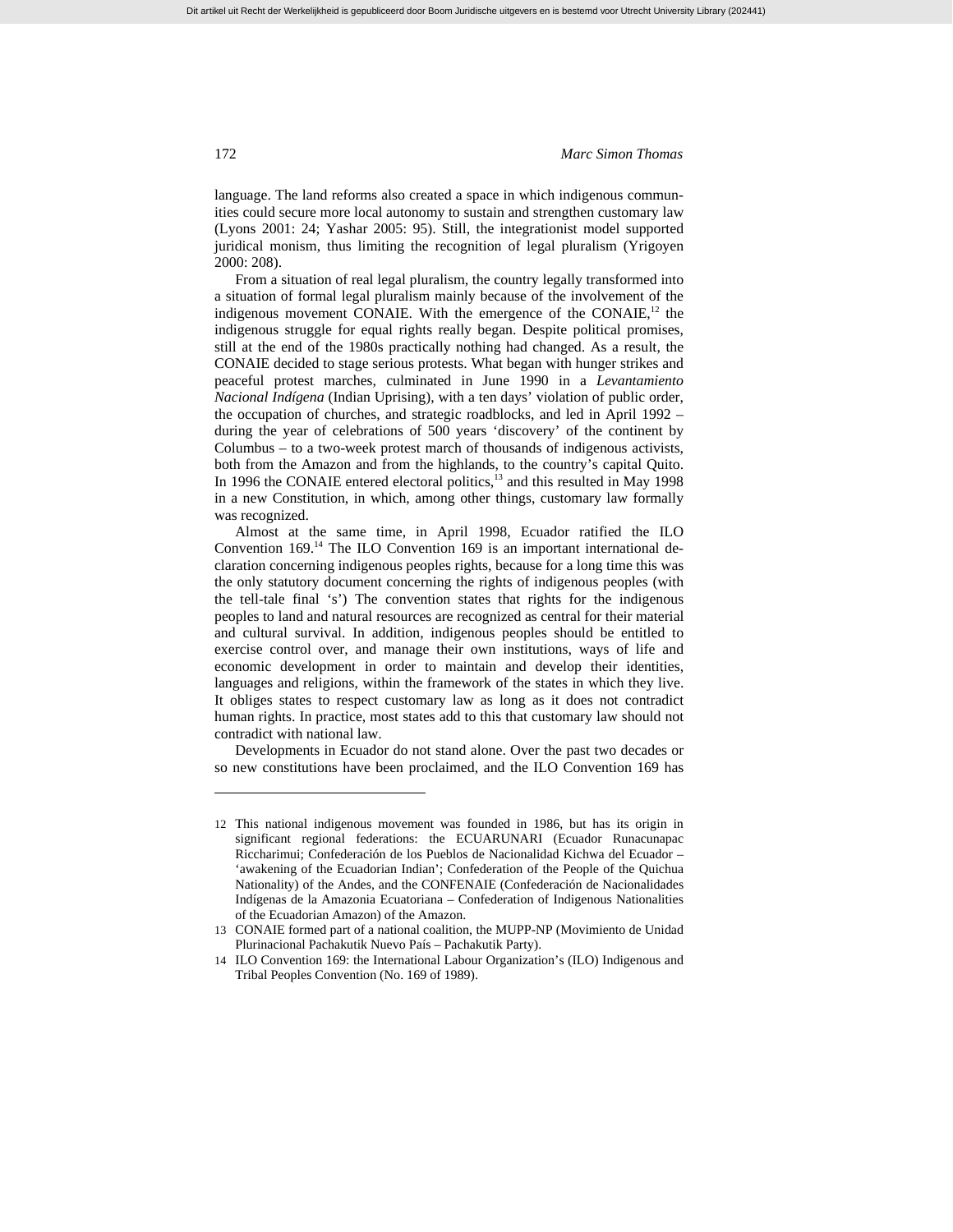l

been ratified in a series of Latin American countries;<sup>15</sup> all of them acknowledging the cultural and ethnic diversity or the pluri-cultural and multi-ethnic character of Latin American states This development is undoubtedly related to a renewed vigour and increased visibility of indigenous peoples' movements. So, not only Ecuador, but most of the continent embraces step by step the situation of formal legal pluralism. However, the CONAIE has been considered as one of the most influential and strongest indigenous movements in Latin America. And, although it is doubtful whether it still is (Baud 2007), the constitutional changes it achieved are considered among the most sweeping in the region (Andolina 2003: 724). The relevant articles of this new Constitution read as follows:

Article 1, section 1: Ecuador is a social State of law, sovereign, unitary, independent, democratic, pluri-cultural and multi-ethnic [translation Raquel Yrigoyen (2000: 220)].

Article 83: The indigenous peoples, who call themselves nationalities from an ancestral race, blacks and afro-Ecuadorians, form part of the Ecuadorian state, which is unique and indivisible [translation MST].

Article 84: The state recognizes and guarantees, with respect to the public order and to human rights, as an exception to this Constitution and other legislation, the following group rights: .. [translation MST].

Article 191, section 4: The authorities of the indigenous peoples shall exercise the functions of justice [and, RY] apply their own norms and procedures for the solution of internal conflicts, in accordance with their customs or customary law, as long as they are not contrary to the Constitution and the laws. The law shall make such functions compatible with the national system [translation Raquel Yrigoyen (2000: 220)].

In pursuit of article 191, section 4, last sentence, of the Constitution, two serious initiatives have been taken to develop legislation to make customary law compatible with national law. However, neither of these attempts succeeded. In September 1998, almost directly after the new constitution became effective, the CONAIE started a project that aimed at coordinating and harmonizing differences between customary law internally, as well as between customary law and national law. This resulted in a bill called *Ley de Ejercicio de los Derechos Colectivos de los Pueblos Indígenas*, that was presented at the National Congress, which after lengthy negotiations decided to hand the final text over to the president. According to legislation-making rules, the president

<sup>15</sup> Constitutions have been proclaimed in: Argentina (1994), Bolivia (1994), Brazil (1988), Colombia (1991), Costa Rica (1977), Ecuador (1998), Guatemala (1985), Nicaragua (1986), Panama (1972 and 1983), Paraguay (1992), Peru (1993), Mexico (1992). Chili modified its *Ley Indígena* in 1993 (Assies 2000: 3, note 2).

Twelve Latin American countries have ratified the ILO Convention 169: Mexico (1990), Bolivia (1991), Colombia (1991), Costa Rica (1993), Paraguay (1993), Peru (1994), Guatemala (1996), Honduras (1995), Ecuador (1998) Argentine (2000), Brazil (2002) and Venezuela (2002) (Assies 2000: 3, note 3).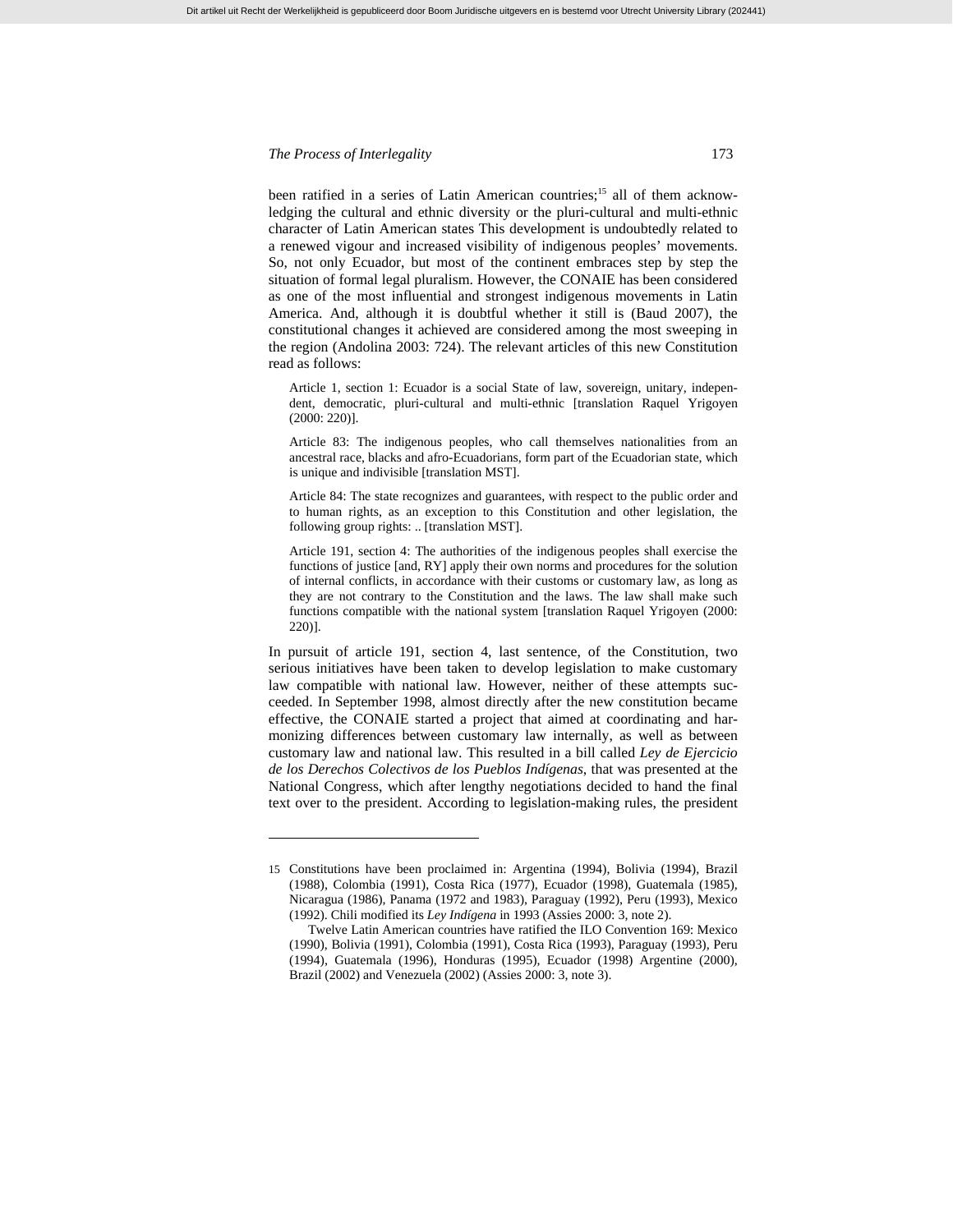could either approve the bill's text completely, or he could partly or fully exercise his veto against it (García 2005: 155). Despite all the efforts taken, in less than three weeks time, Dr. Gustavo Noboa, president at that time, fully exercised his veto against CONAIE's bill. In his article 'El Estado del Arte del Derecho Indígena en Ecuador' (2005), Fernando García provides a detailed critic with respect to this veto's content. To put it shortly, the president's arguments not only were inconsistent with the constitution, they also clearly showed his ethnocentrism. Because of that veto, further development of a pluricultural and multi-ethnic state was frustrated considerably. After such a veto, the National Congress is only allowed to put this bill back on the legislative agenda after twelve months, with the approval of a minimal three-quarter majority. In practice, this meant the end of that bill.

A second bill, the *Ley de Compatibilización y de Distribución de Competencias en la Administración de Justicia*, developed by the Universidad Andina Simón Bolívar, was dealt with similarly.<sup>16</sup> After it had been presented to the National Congress, a special commission came up with a list of thirty shortcomings. As a result, this second bill was declared unlawful and consigned to the wastepaper basket.17 Just like in the case of the veto of Noboa, this bill's treatment demonstrated the lack of legal space and political will to actively fulfil article 191, section 4, last sentence, of the Constitution (García 2005: 155- 156). Or, in other words, this is an example of political power holders frustrating the development of conflict rules.

So, a tentative conclusion could be that legislation proved an unsuccessful way to design conflict rules in Ecuador's recently obtained situation of formal legal pluralism. As explained before, this has not to be a severe frustration for the process of making the two legal systems compatible. After all, conflict rules could result from jurisprudence as well. However, no jurisprudence in the sense of conflict rules has been developed yet in Ecuador. In the last decade three potentially relevant lawsuits passed sentence, but besides jurisprudence in a general way they provided no formal rules. The first relevant lawsuit to be mentioned should be the case of Arco versus FIPSE.<sup>18</sup> In April 1998, the Ecuadorian government permitted Arco Oriente Inc. to drill for oil in a specific part of the Amazon. Almost seventy percent of that area was inhabited by Shuar Indians, who were never consulted with regard to that permit. This led to legal action of the FIPSE against Arco, in which they lodged an appeal based on article 84 of the Constitution and on the ILO Convention 169. Initially, the Arco company refused to recognize the FIPSE as a subject of rights, but after a

<sup>16</sup> A draft of this bill was published as well in *Justicia Indígena en el Ecuador* (Trujillo, 2001) as in *Justicia Indígena: Aportes para un debate* (Salgado, 2002). Both studies discuss and comment on the draft bill.

<sup>17</sup> This bill has been commented upon by Willem Assies in 'Indian Justice in the Andes: Re-rooting or Re-routing?' (2003: 179-181) and by André Hoekema in 'A New Beginning of Law among Indigenous Peoples: Observations by a Legal Anthropologist' (2003: 213-216).

<sup>18</sup> FIPSE: Federación Independiente del Pueblo Shuar del Ecuador – Independent Federation of the Ecuadorian Shuar People.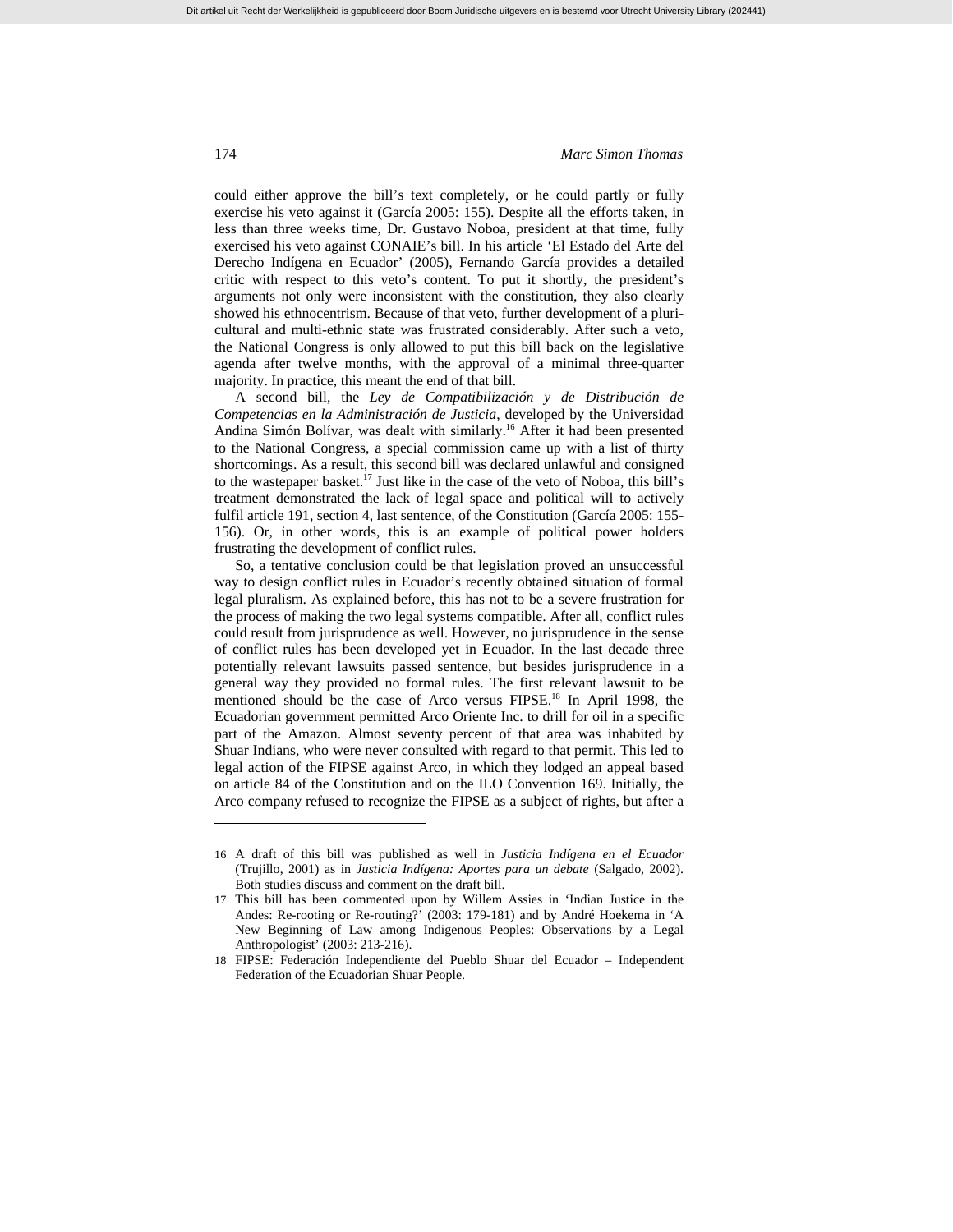verdict on September 8, 1999, which was confirmed by the *Tribunal Constitutional* on March 16, 2000, they had to. In a special resolution,<sup>19</sup> the FIPSE was given permission to represent the indigenous population involved, as was in accordance with the ILO Convention 169.

Dit artikel uit Recht der Werkelijkheid is gepubliceerd door Boom Juridische uitgevers en is bestemd voor Utrecht University Library (202441)

A second lawsuit concerned the inhabitants of the Maca Chico community, who were accused of having stolen the image of *el Señor de Maca* (the saint Maca) from a Catholic church in the neighbouring parish Poaló. It all happened during Mardi Gras in 2004. True to tradition, indigenous community members from Maca Chico visited the church of the peasant community of Poaló, they lifted the image of the saint Maca and carried it to their own village. This had been done so for years; the image was supposed to be kept a couple of weeks, before being returned in procession to Poaló again. This time, however, things went differently. The people of Maca Chico refused to return the image of the saint Maca to the parish of Poaló. This culminated in a massive fight between the two villages, in which at least six people got seriously injured and which resulted in the death of a sixty-five year old Maca Chico inhabitant a couple of days later. Nevertheless, the image was not returned. That is why the people of Poaló went to court, accusing the Maca Chico people of theft. During trial numerous witnesses were heard and many historical sources were used. The latter evidence showed that, already since the eighteenth century, the indigenous people of Maca Chico had been asking for restoration. Finally, the judge decided that based on – among other considerations – article 84, section 4, of the Constitution, it was a fundamental right of this community to protect their cultural inheritance, and therefore he decided that the plea for theft was unfounded.

Although the Arco versus FIPSE case as well as the saint Maca case provided interesting jurisprudence, both cases had not been about a conflict between two legal systems, and therefore they did not provide any conflict rule. By contrast, a third lawsuit – the La Cocha murder case – did have the potential of providing such a conflict rule. Until now, it is the only lawsuit in which a judge legally recognized and confirmed a verdict of an indigenous authority, by using the appropriate constitutional regulations. However, as will be shown in the next section, because of interference of the Court of Justice, this precedent was not established.

#### **The Case Study**

l

It all started with a fight during a party that got out of hand. At the end of April 2002, in the La Cocha community, in the Zumbahua parish in Cotopaxi province, a crowd was gathered at one of the houses to celebrate a child's baptism. At half past ten in the evening, four men got into an argument. It was said that the argument was about some gossip. At first they seemed to make up, but as the evening progressed, and they began to drink heavily, their fight continued. Three of them attacked the fourth with a screwdriver, a pipe and a

<sup>19</sup> *Resolución* 247-RA-00-IS, *Caso* 994-99-RA.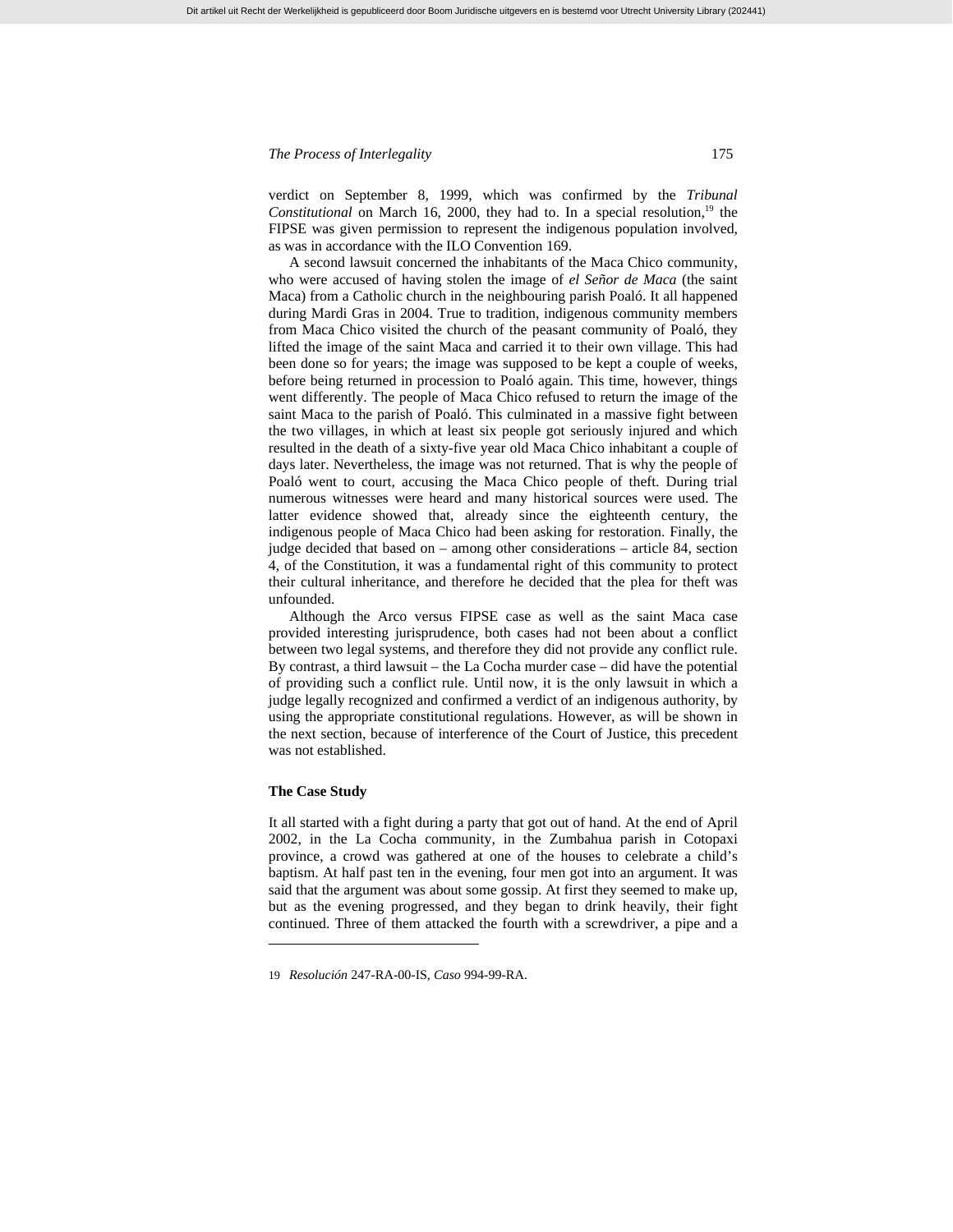rock and kept on hitting until their victim became unconscious. Although the badly wounded man was brought to hospital immediately, he died within twenty-four hours from the effects of this beating.<sup>20</sup>

Obviously, the death of a fellow-citizen had its impact on the social harmony in La Cocha. That is why almost immediately the *cabildo* (village counsel) assembled to meet. Because they were convinced that this was a domestic affair, and therefore part of their jurisdiction, they decided to come into action. Their first activity was to run the three men in and to lock them up. Subsequently, the *cabildo* arranged a meeting with the other thirteen communities of the parish and decided that the three detainees should not be handed over to state authorities, but they would be adjudicated in conformity with customary law. They also decided that the widow had to be compensated for the loss of her husband. Having made those decisions, the *Asamblea General* (a meeting of several *cabildos* together) was called together, only fifteen days after the fatal fight at the party. At the La Cocha plaza, in the presence of almost five thousand Indians, the three accused were found guilty of murder. They got 'punished' in accordance with local customary law. Firstly they were given the advice never again to act like they had and they had to apologize in public. The next sanction was that they had to pay a penalty of six thousand dollars to the widow. Then they were whipped thirteen times, were purified with stinging nettle and ice-cold water, and finally they were expelled from the village for several years. According to the majority of all who were present justice had been done. Everything was put down in writing in a socalled *Acta*, and signed by all persons concerned. With that, the case was closed, and social harmony was restored (García 2005: 2-3; Tibán and Ilaquiche 2004: 60-68).

It is this particular *Acta* that provides some excellent examples of what interlegality is.21 Firstly, the *Acta* is written – in Spanish. As Hoekema (2004: 18-24) already showed, such an *Acta* resembles a written sentencing of a formal court. When the fulfilment of this judgement is called into question, the parties involved will rather rely on what is written down than consult, for instance, the elders and their memory. Secondly, the *Acta* refers to the '*carácter penal*' (nature of a criminal act) of the conflict, which is remarkable. After all, criminal law as a subdivision of the administration of justice does not go together with the holistic character of customary law. Finally, the *Acta* makes explicit reference to the articles 1, 83, 84 and 191 of the Constitution. Furthermore, it also mentions '*los procedimientos del debido proceso*', which means the right to a fair trial or due process, by which the *Acta* implicitly refers

<sup>20</sup> Caso 43-2002 Juzgado Tercero de lo Penal de Cotopaxi, exhibit 18: testimony of one of the attendants at the party.

<sup>21</sup> Source: handwritten *Acta compromiso de indemnización*, of which a copy was filed as exhibit 72-74 in the dossier of *Caso* 43-2002. A typed version of this *Acta* can be found in *Pluralismo jurídico y administración de justicia indígena en Ecuador: estudio de caso* (2004: 68-72) by Raúl Ilaquiche.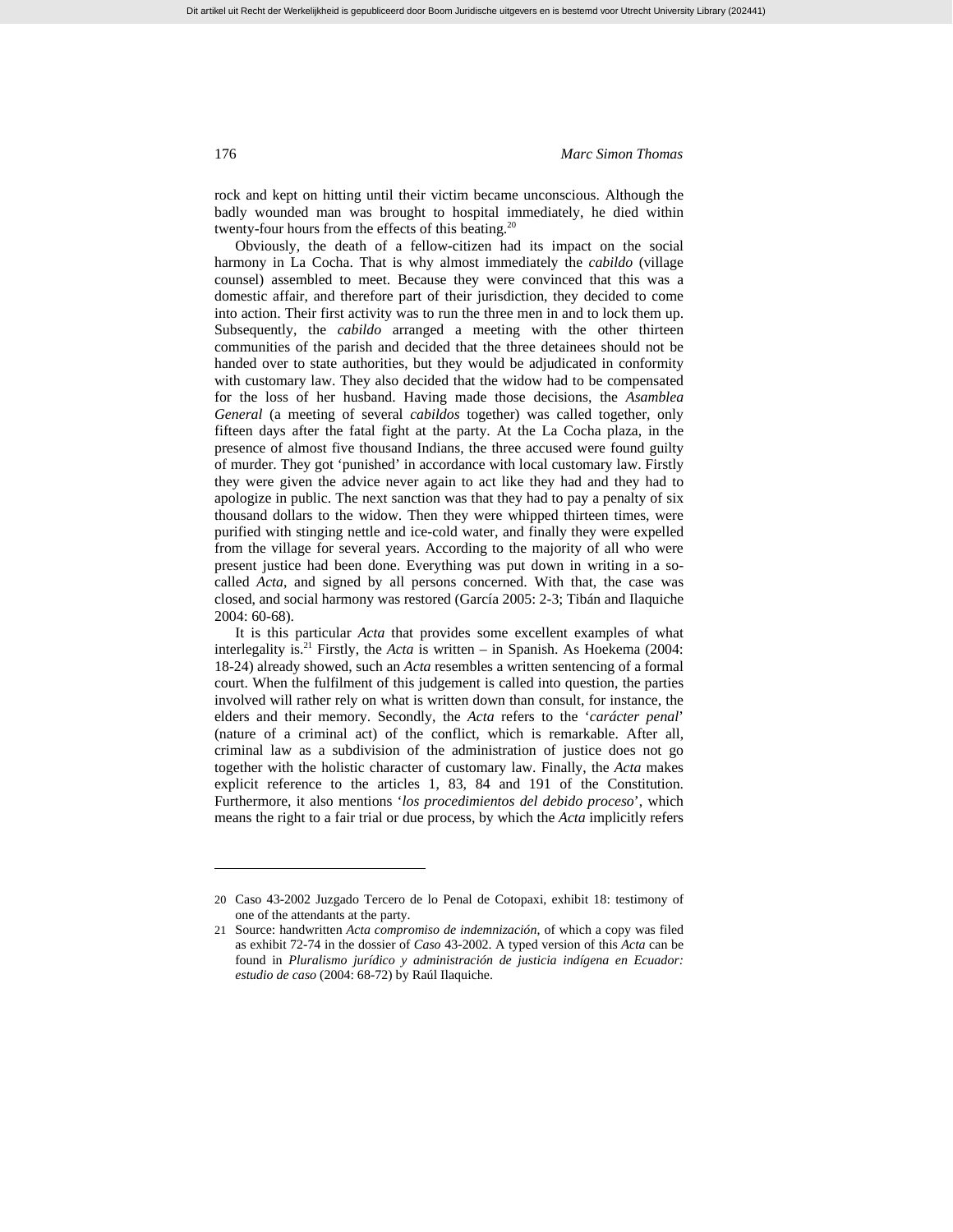to the universal human rights. These are examples of interlegality in a situation of formal legal pluralism.

Mainly because of a nationwide broadcasted short commentary on the indigenous lawsuit in La Cocha, it became known nationally. Shame was cried over it by the broader public and the media.<sup>22</sup> This forced the public prosecutor of the Cotopaxi province to start a criminal prosecution. That same week, the public prosecutor started his own investigation. From the first moment on, it was perfectly clear that he would not take it lying down. So, he began to collect testimonies, he started to produce evidence, and he even decided to exhume the body to determine the exact cause of death. As soon as he was convinced that he had gathered enough evidence, he went to the criminal judge in the Cotopaxi province. This judge was impressed by the public prosecutor's preliminary work, and therefore he decided on a formal judicial inquiry. The preparatory court investigation file grew, and when, at the end of August, sufficient evidence had been produced, a meeting of the court was set on September 9, 2002. The three accused had to fear sixteen years of imprisonment. By chance, the judge involved was absent that particular day, so this case was taken over by his colleague. This second judge seemed to be much less convinced of the evidence and changed the approach. In his opinion, a constitutionally recognized indigenous authority had, with regard to their customary law, already pronounced judgement. Among other arguments, this judge based his conclusion on article 191 of the Constitution and on the ILO Convention 169. To the public prosecutor's utter amazement, the judge argued that, according to the *ne bis in idem* rule, he was not competent to adjudicate this particular criminal case. Therefore he declared the public prosecutor's investigation invalid.

A couple of days later, the public prosecutor wrote to the court that he would not accept the judge's verdict and that he would lodge an appeal at the Court of Justice of Cotopaxi. He also wrote that he considered it unacceptable that 'ancestral practices' were performed in a 'civilized' society.23 In the meantime, the indigenous authorities of the Cotopaxi province were informed about this official protest of the public prosecutor and decided to get involved. In a letter to the Court of Justice they pleaded that the verdict should be upheld.<sup>24</sup> The indigenous authorities – just like the judge had done – referred to article 191, section 4, of the Constitution as well as to the ILO Convention 169, but they also referred to articles 1, 83 and 84 of the Constitution. Their letter can be seen as an elaboration of the implicit and explicit references in the *Acta* to the Constitution and the universal human rights. The handwritten *Acta* – which until then had not been published – was attached as piece of evidence to the letter. Nevertheless, their plea was of no avail, because on September 27,

<sup>22</sup> See for instance two newspaper articles: 'La Cocha quiere aumentar el castigo en caso de muerte' (Comercio 2002a), and 'No hay confianza en la ley' (Comercio 2002b).

<sup>23</sup> Caso 43-2002 Juzgado Tercero de lo Penal de Cotopaxi, exhibit 64-65.

<sup>24</sup> Caso 43-2002 Juzgado Tercero de lo Penal de Cotopaxi, exhibit 66-71.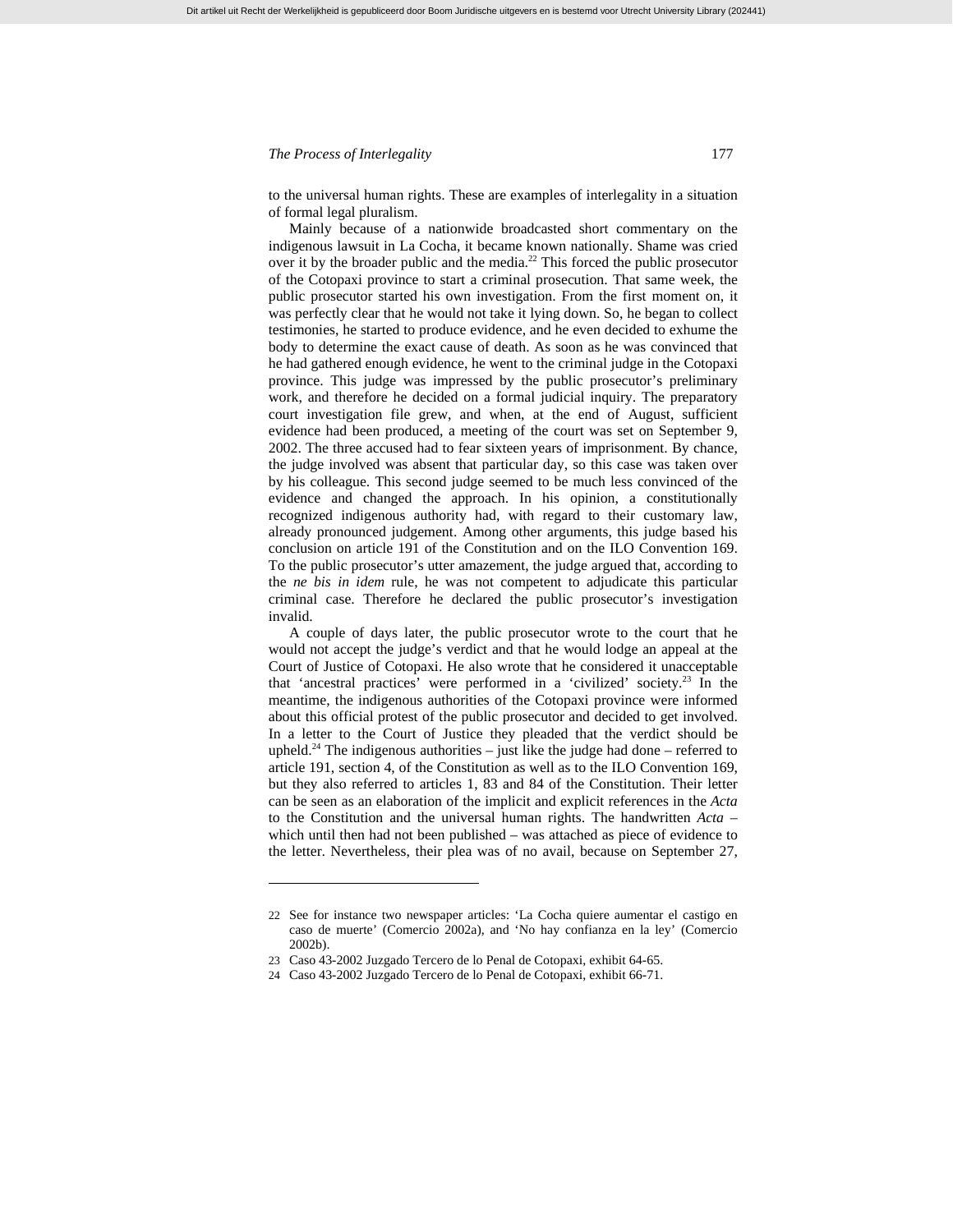2002, the Court of Justice decided to follow the public prosecutor's appeal, and subsequently the Court of Justice referred the case back to the same court of first instance. By pointing out that in its view the first judge's verdict had not been based on proper procedural grounds, the Court of Justice showed that juridical power holders are capable of frustrating the development of conflict rules.

That is how the first judge received a second chance to adjudicate the La Cocha murder case. A month later, he declared the three accused guilty and he convicted them to imprisonment according to article 450 of the *Código Penal*  (Criminal Code). On their part, the three accused and their lawyers, lodged an appeal at the Court of Justice against the judge's verdict. So, they all met again, but the lawyers' attempts were of no avail, because the Court of Justice confirmed its earlier decision.<sup>25</sup> At this court session also fifty police officers were present because '*los indios son un peligro*' ('Indians are dangerous'), as one of them explained (Tibán and Ilaquiche 2004: 67-68). At the end, the defence team decided to make no further efforts and let the case rest. However, the strong arm of the law did not succeed to imprison the three condemned men, because they never were caught and brought in, in a juridically proper way. Meanwhile, two of these men have returned to the parish of Zumbahua. They have rehabilitated themselves and nowadays they offer the widow and her children (economic) assistance, as was agreed at the indigenous lawsuit and recorded in the *Acta*.

One could conclude that the judge who declared the public prosecutor's investigation invalid on the basis of the *ne bis in idem* rule, provided unique jurisprudence from the perspective of developing conflict rules. He decided that the customary lawsuit formed part of the constitutional legal pluralism and that the preliminary investigation never should have taken place. Despite the public prosecutor's appeal, the Superior Court's decision, and the conviction of the three accused, jurisprudence was developed in an abstract, general way. Further, it could be argued that with the Superior Court's decision a conflict rule had been developed, namely: customary law is not to be applied in case of a homicide; in such a case one should apply the national law. But that is not what the Superior Court concluded. It just stated – in so many words – that local decisions must 'not contradict the Constitution and laws' (see article 191, section 4 of the Constitution).<sup>26</sup> If this is taking literally, the recognition of customary would only be rhetorical. And that could never have been the intention of article 191 of the Constitution, considering its section 4, last sentence. Conflict rules are meant to define the scope and limits of indigenous jurisdiction, as well as the procedures to solve conflicts over that jurisdiction. Because such a motivation lacked, I argue that no jurisprudence in the sense of conflict rules was developed. Without such conflict rules, it is not possible to

<sup>25</sup> Caso 43-2002 Juzgado Tercero de lo Penal de Cotopaxi, exhibit 88-90.

<sup>26</sup> Actually, the reference to the Constitution was a minor part of the Court's complete motivation. The major part concerned references to the Code of Criminal Procedure, arguing that the first judge's verdict was a procedural mistake.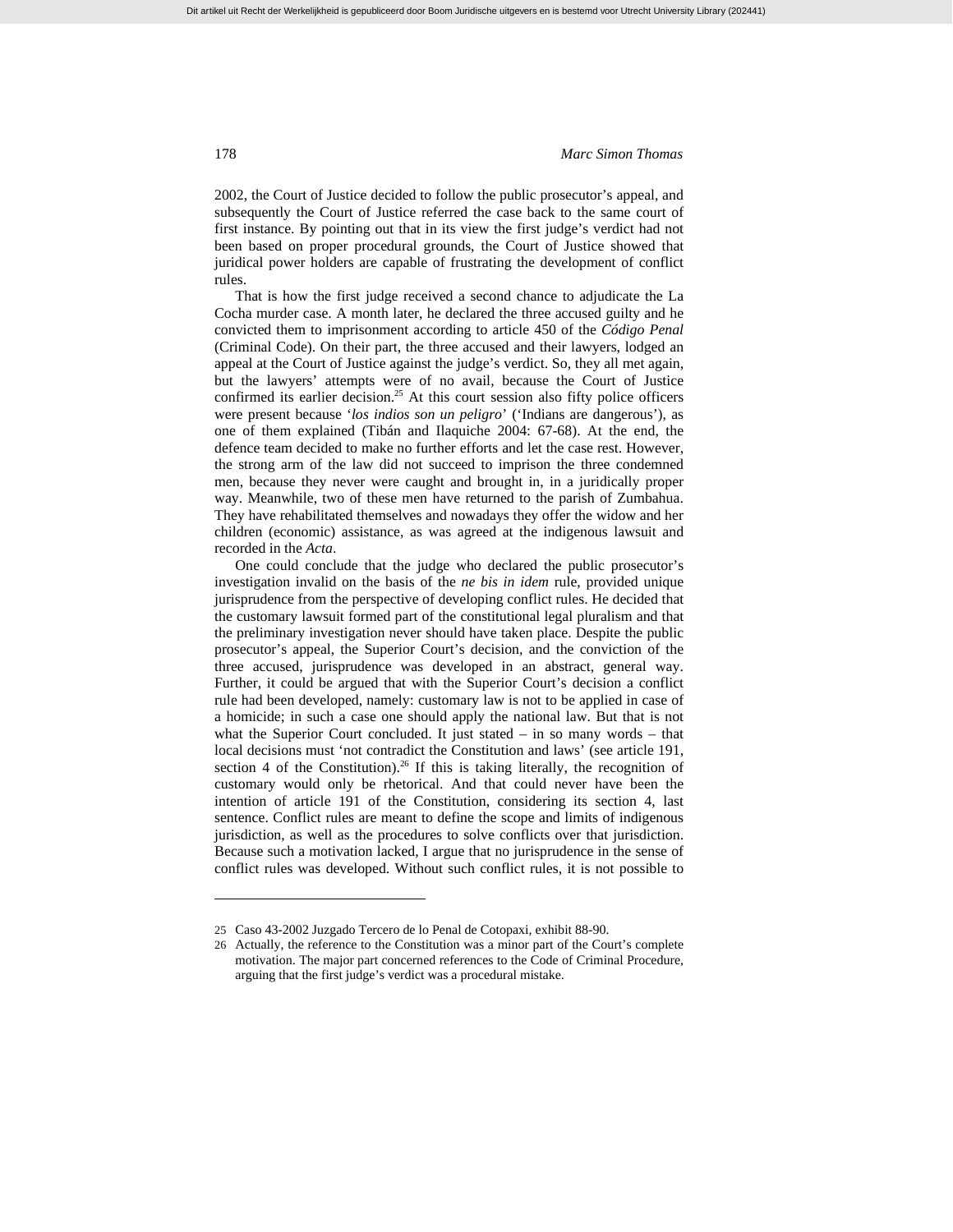analyze which of Hoekema's scenarios applies to the Ecuadorian present-day legal situation: do these conflict rules provide more or better opportunities for the survival of customary law, or are they a threat to its survival. However, it is interesting to analyze the processes of interlegality given this specific situation of formal legal pluralism *without* accompanying conflict rules. The situation of lacking conflict rules did not prevent the indigenous leaders and their advisors to incorporate elements of national law into their own customary proceedings. Examples of the written *Acta* and the reference to the '*carácter penal*', date from the earlier time of real legal pluralism. However, the explicit and implicit reference to the Constitution and the universal human rights provide examples of incorporated elements of national law the present-day situation of formal legal pluralism.

#### **Concluding Remarks**

'This case leads me to just one conclusion: customary law conquered national law', concluded the judge who in first instance declared the public prosecutor's investigation invalid, in an interview I had with him. Because the indigenous lawsuit's aim was to restore social harmony in the La Cocha community, and since two of the three perpetrators finally have been rehabilitated, one could agree with the judge's conclusion. On the other hand, from a legal point of view, considering the contemporary state of formal legal pluralism in Ecuador, or more specifically, considering the development of conflict rules, this case rather seems a pyrrhic victory.

However, the tough process of transformation after the constitutional changes plus the La Cocha murder case, offer two interesting perspectives. Firstly, the pace of the transformation process in a fresh situation of formal legal pluralism is limited. This is common knowledge, but the pace is so slow, that neither legislation, nor jurisprudence have provided any conflict rules yet. Two initiatives on new legislation have been taken, but neither of them succeeded. Also, three potentially relevant lawsuits did not provide any conflict rules. This leads to what I will call an 'interim': a situation of formal legal pluralism, but *without* conflict rules. It is very likely that such an 'interim' will change over time, and that as soon as conflict rules *are* developed one of the two scenarios – the conflict rules are being applied (I) or they are not (II) – will occur. However, this specific period of an interim (scenario III) has not been addressed by Hoekema. Although this article only concerns Ecuador, I do think that in comparable situations a similar interim could occur. After all, the situation of formal legal pluralism is for instance created when a new constitution becomes effective. Such a constitution probably will not contain extended coordinating rules. Those accompanying conflict rules have to be developed, through legislation or through jurisprudence, but none of them come into existence spontaneously. That is why an interim is very likely to occur when a situation of formal legal pluralism comes into being.

Secondly, the La Cocha murder case shows that during such an interim, processes of interlegality continue, though differently from the preceding period. This too is a supplement to Hoekema's argumentation. In his elabor-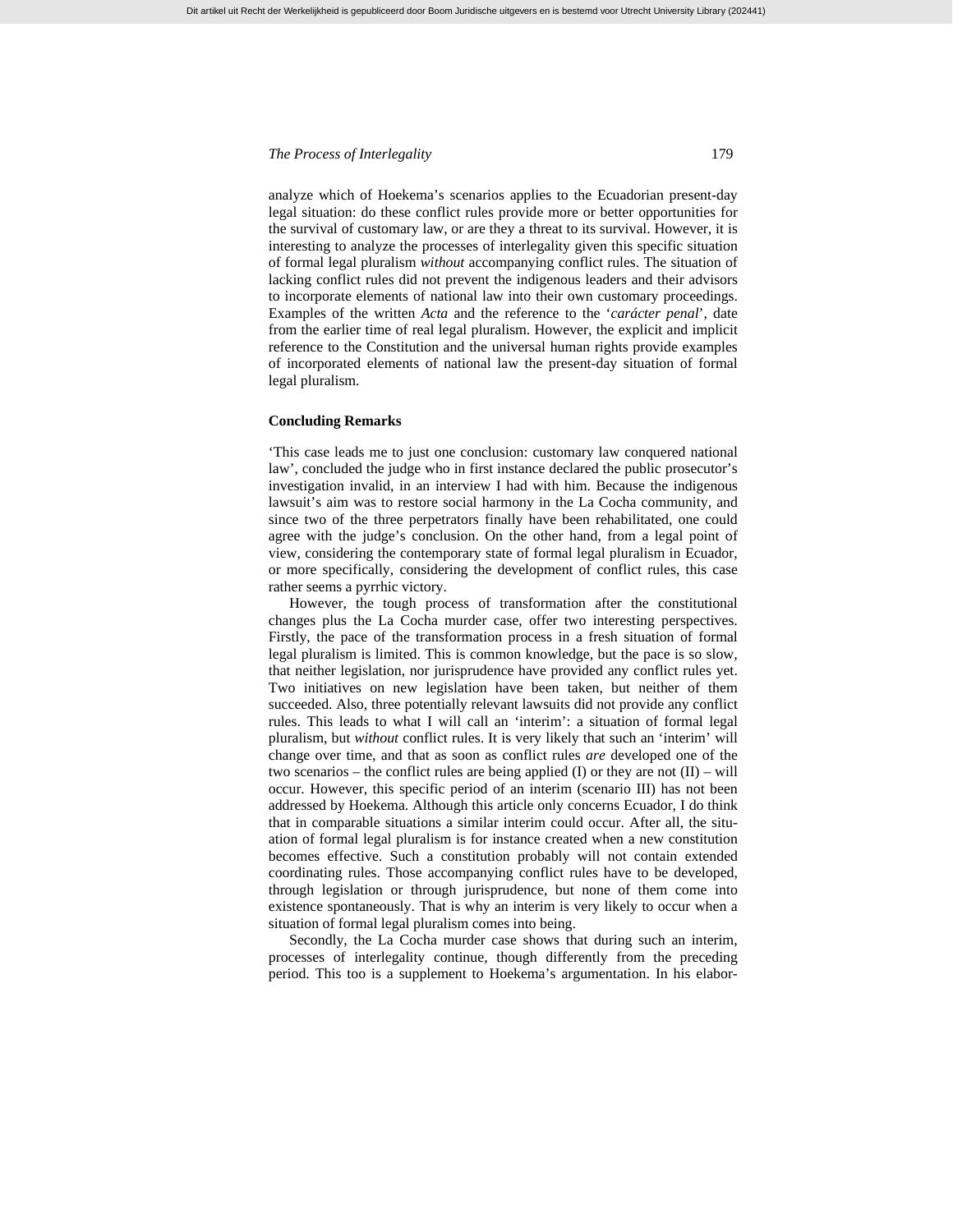ation on the process of interlegality, Hoekema explains that in a situation in which conflict rules are applied (scenario I), two possible variants are conceivable. Firstly it could have a flywheel effect on the process of interlegality, or secondly, it could mean a serious threat for the survival of customary law. However, in a situation in which the conflict rules are not applied (scenario II), the process of interlegality remains unchanged in comparison to a situation of real legal pluralism. In line with these possible developments, the La Cocha murder case shows what happens to the process of interlegality during an interim. It proves that in the contemporary Ecuadorian situation of formal legal pluralism without conflict rules (scenario III), the process of interlegality is affected expressly by considerations of the Constitution and the ILO Convention 169. In other words, the process of interlegality puts pressure on national law to hurry up in developing conflict rules. And that is why this process differs from the preceding period of real legal pluralism.

These two observations lead to this article's conclusion that Hoekema's elaboration on the process of interlegality requires some adaptations. I suggest to reformulate it as follows. With the creation of a situation of formal legal pluralism, potential conflicts are created immediately. Most likely, conflict rules that should cope with these conflicts do not come into being quickly; after all, the pace of transformation is slow. In such an 'interim' the process of interlegality continues, whether or not unchanged in comparison to a situation of real legal pluralism. A change from the preceding period could be that bottom-up pressure is put on the development of conflict rules. As soon as these conflict rules exist, two scenarios could occur: conflict rules are being applied or they are not. If not, the process of interlegality remains unchanged in comparison to a situation of real legal pluralism. If they are applied, two variants are conceivable: it could have a flywheel effect on the process of interlegality, or it could mean a serious threat for the survival of customary law.

## **References**

- ALLOT, Anthony (1975) *Essays in African law: with special reference to the law of Ghana. Westport*. Connecticut: Greenwood Press.
- ANDOLINA, Robert (2003) 'The Souvereign and its Shadow: Constituent Assembly and Indigenous Movement in Ecuador'. *Journal of Latin American Studies* 35, pp. 721-750.
- ASSIES, Willem (2001) 'La oficialización de lo no oficial: ¿(re)encuentro de dos mundos?'. *Alteridades* 11 (21), pp. 83-96.
- ASSIES, Willem (2003) 'Indian Justice in the Andes: Re-rooting or Rerouting?', in: Ton Salman & Annelies Zoomers (eds.), *Imaging the Andes: Shifting Margins of a Marginal World*. Amsterdam: Aksant, pp. 67-186.
- BAUD, Michiel (1993) 'Indiaans overleven in de Andes: 1530–1930', in: Arij Ouweneel (ed.), *Campesinos: kleine boeren in Latijns-Amerika (vanaf 1520)*. Amsterdam: Thela Publishers, pp. 181-201.
- BECKER, Marc (1999) 'Comunas and Indigenous Protest in Cayamba, Ecuador', *The Americas* 55 (4), pp. 531-559.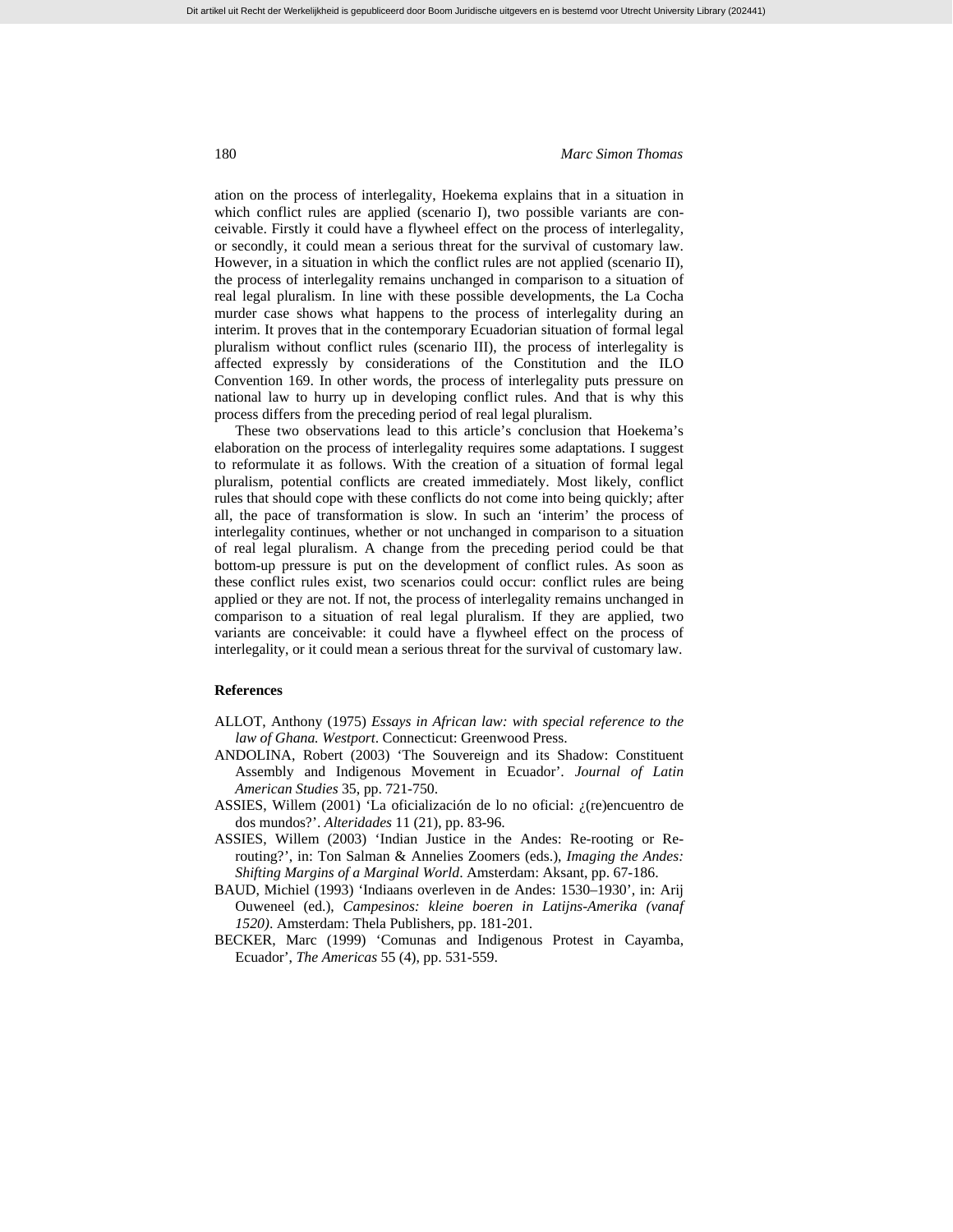- COMERCIO (2002a) 'La Cocha quiere aumentar el castigo en caso de muerte'. May 10.
- COMERCIO (2002b) 'No hay confianza en la ley'. May 10.
- DE SOUSA SANTOS, Boaventura (2002) *Toward a New Legal Common Sense; Law, Globalization, And Emancipation*. London: Butterworths LexisNexis.
- GARCIA, Fernando (2005) 'El Estado del Arte del Derecho Indígena en Ecuador'. *Revista* IIDH 41, p. 151-170.
- GRIFFITHS, John (1986) What is Legal Pluralism? *Journal of Legal Pluralism* 24, pp. 1-55.
- HALE, Charles (2002) 'Does multiculturalism menace? Governance, cultural rights and the politics of identity in Guatemala'. *Journal of Latin American Studies* 34, pp. 485-524.
- HOEKEMA, André (2003) 'A New Beginning of Law among Indigenous Peoples: Observations by a Legal Anthropologist', in: F.J.M. Feldbrugge (ed.), *The Law's Beginnings*. Leiden/Boston: Martinus Nijhoff Publishers, pp. 181-220.
- HOEKEMA, André (2004) *Rechtspluralisme en interlegaliteit*. Amsterdam: Vossiuspers UvA.
- HOEKEMA, André (2005) 'European Legal Encounters: Cases of Interlegality', *Journal of Legal Pluralism* 51, pp. 1-28.
- ILAQUICHE, Raúl (2004) *Pluralismo jurídico y administración de justicia indígena en Ecuador: estudio de caso*. Ecuador: Fundación Hanns Seidel.
- LYONS, Barry L. (2001) 'Religion, Authority, and Identity: Intergenerational Politics, Ethnic Resurgence, and Respect in Chimborazo, Ecuador', *Latin American Research Review* 36 (1), pp. 7-48.
- MOORE, Sally Falk (1978) *Law as Process: An Anthropological Approach*. London, Henley and Boston: Routledge & Kegan Paul.
- NAGEL, Joane & C. Matthew SNIPP (1993) 'Ethnic reorganization: American Indian social, economic, political and cultural strategies for survival', *Ethnic and Racial Studies* 16, pp. 203-235.
- ORELLANA HALKYER, René (2004) *Interlegalidad y Campos Jurídicos: Discurso y derecho en la configuración de órdenes semiautonomous en comunidades quechuas de Bolivia*. Cochabamba – Bolivia: Huella Editores.
- OUWENEEL, Arij & Rik HOEKSTRA (1993) 'Corporatief Indiaans grondgebied in vogelvlucht (Mexico, 1520-1920)', in: Arij Ouweneel (red.) *Campesinos: kleine boeren in Latijns-Amerika vanaf 1520*, Amsterdam: Thela Publishers.
- SIEDER, Rachel (1997) *Customary Law and Democratic Transition in Guatemala*. London: Institute of Latin American Studies.
- SIEDER, Rachel (1998) 'Customary law and Local Power in Guatemala', in: Rachel Sieder, *Guatemala after the Peace Accords*. London: Institute of Latin American Studies, pp. 97-115.
- SIEDER, Rachel (2002) 'Recognising Indigenous Law and the Politics of State Formation in Mesoamerica', in: Rachel Sieder, *Multiculturalism in Latin America: Indigenous Rights, Diversity and Democracy*. Houndsmills, Basingstoke: Palgrave MacMillan, pp.184-207.